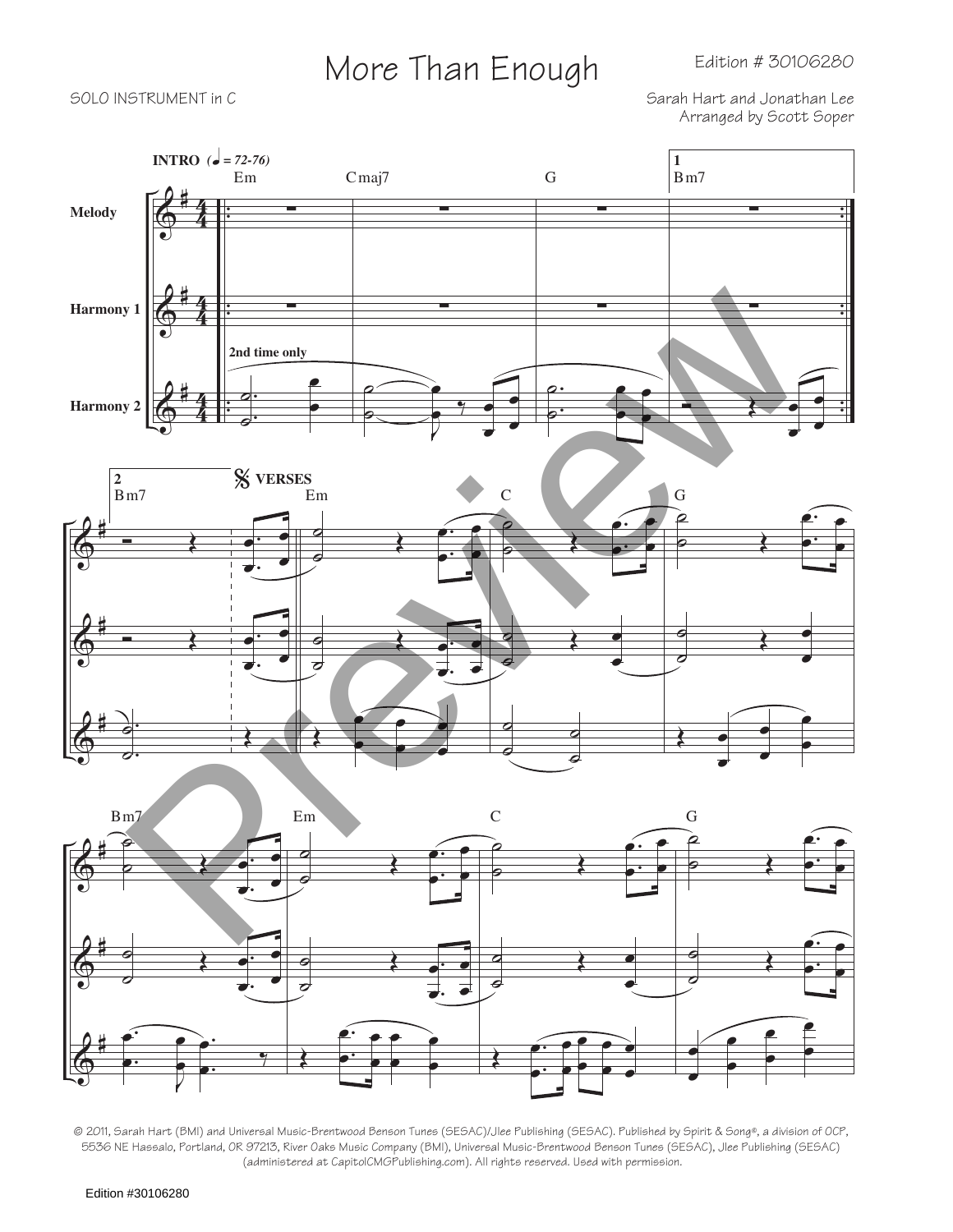





Edition # 30106280